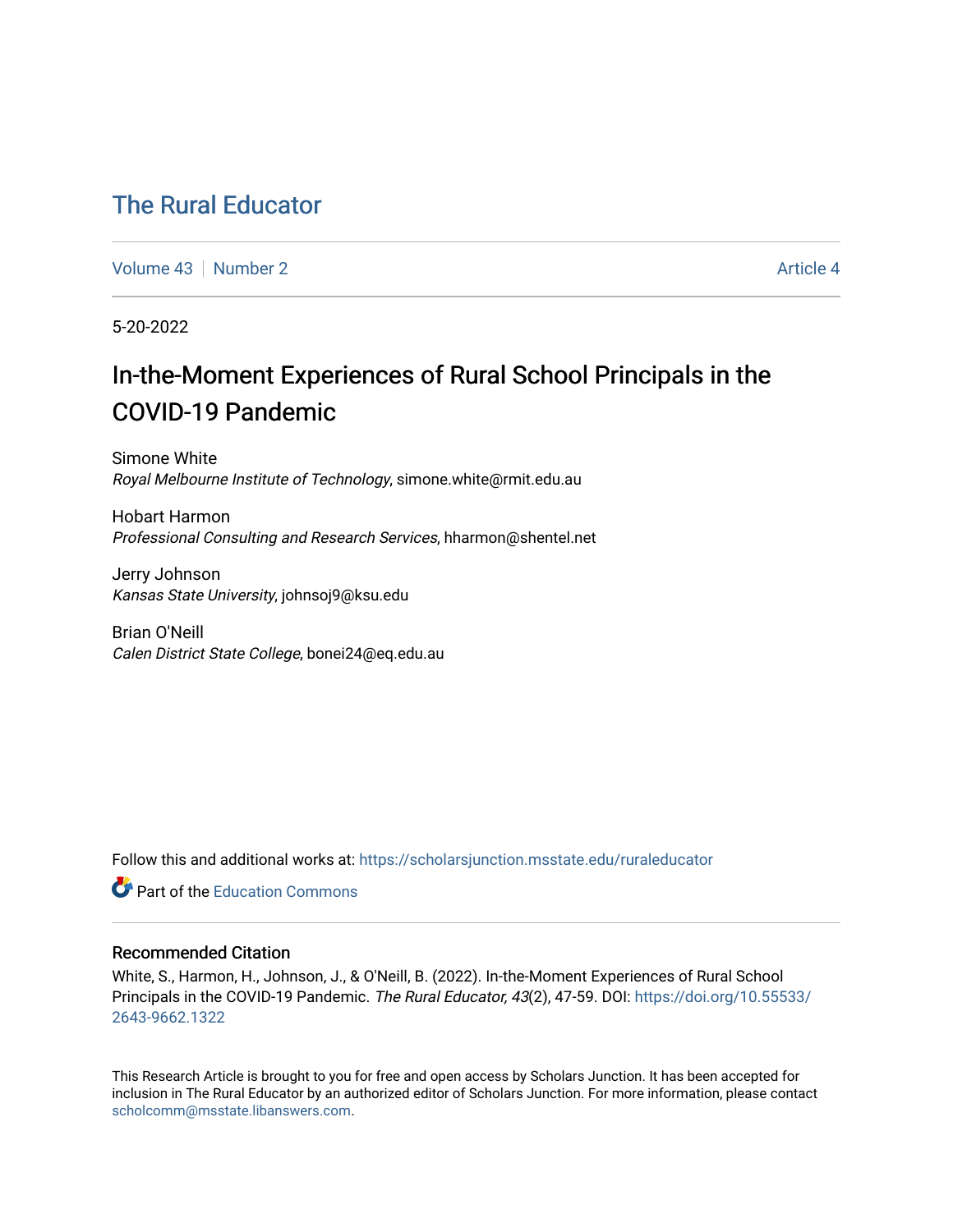# *Research Article*

# **In-the-Moment Experiences of Rural School Principals in the COVID-19 Pandemic**

**Simone White Hobart Harmon Jerry Johnson Brian O'Neill**

*The COVID-19 pandemic has exposed the many existing inequalities in education systems across the world. Not* all children have easy access to educational online resources or digital technologies, a situation more amplified *in rural contexts where access, connectivity and affordability play a significant factor. This qualitative account reveals examples of how rural school leaders were able to find innovative ways early in the COVID-19 pandemic to address the remote learning needs of their students and families. This paper shares in-the-moment experiences of rural principals, and those who supported them, in quickly transitioning to address student needs when school buildings closed. Support actions of regional and state education agencies are also described. Principals' schools are located in rural areas of Kansas, Pennsylvania and Queensland, Australia. Principals' attention to place and teacher capacity enabled students and families to access educational offerings and supports in new ways.*

#### **Schooling in the global pandemic**

2020 was arguably a year like no other, for schools all over the world. In particular, the early phase of the pandemic and first wave lockdowns March-July caused radical and perhaps long-lasting changes to leading and teaching in rural schools. By mid-March, governments in 113 countries had closed educational institutions. Over 100 countries had implemented nationwide closures, impacting nearly 850 million children and youth (Barrington, 2020). According to the United Nations Educational, Scientific and Cultural Organization (UNESCO), by the end of March 2020 more than 1.5 billion pupils or 87% of the world's student population across 165 countries had been affected by school closures caused by COVID-19 (Sacks et al., 2021, as cited in UNESCO, 2020). One year into the COVID-19 pandemic, close to half the world's students were still affected by partial or full school closures, and over 100 million additional children had fallen below the minimum proficiency level in reading as a result of the health crisis (Barrington, 2020).

Never before has there been such an international mandated imperative to close schools and yet continue learning and teaching activities. This 'remote learning' imperative occurred at different stages of the school cycle in the United States and Australia, two countries with many differences but in relation to rural education, many similarities. Both have experienced population decline in many nonmetropolitan areas shaped by

global economic and technological shifts, increased population mobility, the globalization of production, limited rural labor market demand, selective rural outmigration, and aging rural populations (White, 2021). These demographic changes have had serious consequences for the survival of rural schools, as often enrolments decline and schools face pressure to close or consolidate (Tieken & Auldridge-Reveles, 2019). Both countries also share similar challenges in staffing (both recruiting and retaining) rural schools and rural students often experience generally less opportunities for further education and career opportunities.

While the two contexts differ, in relation to rural education, there is merit in exploring and sharing strategies that work in rural education. A previous study exploring rural education in the US and Australia (Mitchell et al., 2019) focused on sharing institutional responses to pre-service teachers' experiences in rural preparation. This paper builds on such a global comparative work to share insights for rural school leaders to benefit the field. As they noted:

The field is in need of additional examination regarding what it means to be a teacher in a rural place that is fully situated within the socio-political realm of its state, country, and educational system (Biddle & Azano, 2016) (p.20).

For many schools in Australia and the United States, principals and teachers were given only one or two weeks to create new hybrid forms of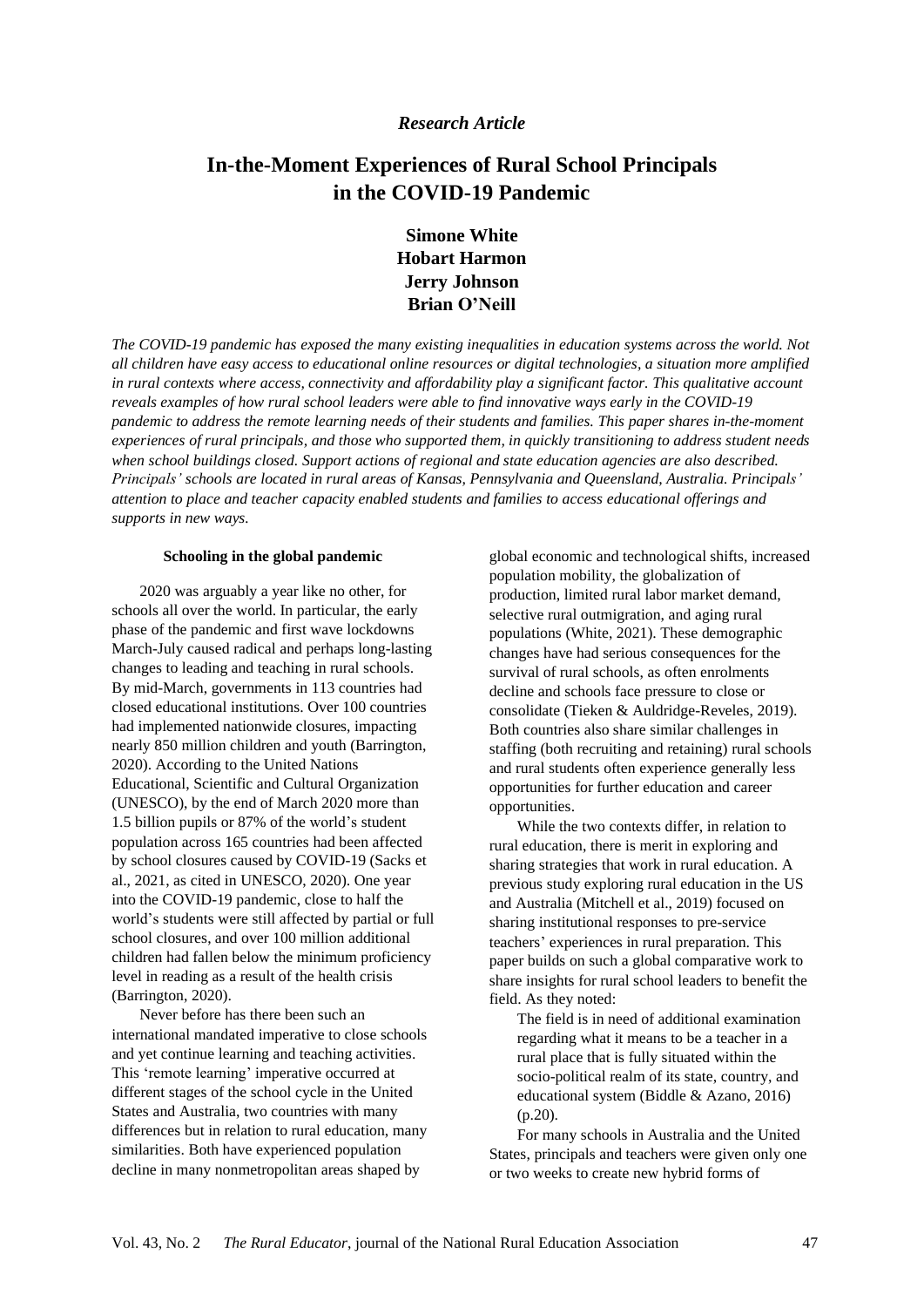teaching and prepare for remote learning. In Australia, K-12 schools experienced interruptions in every state and territory, although the extent and period of closures varied significantly across jurisdictions (Sacks et al., 2020). The call to change came with a growing realization of the importance of meeting a widening diversity of student and family needs. Government directives to close schools in the Australian context came regardless of where the school was located and, like many education directives, were largely metro-centric in focus. Many rural communities had experienced no cases of the virus, but there were fears for vulnerable remote groups. For example, in the Australian context, many Aboriginal and Torres Strait Islander communities were put into strict lockdown with children required to return from boarding schools to their home communities where sometimes little infrastructure existed in the local schools or their homes for online learning.

Though major metropolitan cities first became the focal point of the COVID-19 outbreak in the United States, the virus spread to every state and inhabited county. In per capita terms, cumulative COVID-19 cases were greater in metro than in nonmetro (rural) areas until late October 2020, when cumulative per capita COVID-19 cases in rural areas exceeded cases in metro areas. By mid-April 2021, the prevalence of cumulative COVID-19 cases was very similar in metro and nonmetro areas (Pender, 2021).

Soon after the call for school closures, U.S. educational leaders faced numerous challenges, including parents with questions about remote and online learning opportunities; effects of school closures on student attendance requirements, assessment practices and student report cards; and graduation requirements for seniors in high school (Barrington, 2020). Principals soon became the *caregiver of all* (Anderson et al., 2020). Leading in a crisis became the new normal as school leaders confronted pressing issues of instructional responses; challenges for students, families, and teachers; policies for crisis management; inequities exposed by the pandemic; and strategies for selfcare and well-being of others (CPRE, 2020). Reporting on a CPRE study of 120 principals' COVID-19 experiences in 19 states, Superville (2020) noted:

The in-the-moment research revealed glaring inequities and varied district approaches. Some gave principals broad autonomy to make decisions related to the pandemic response, while others took a top-down centralized approach that constrained school leaders. Others balanced the two approaches. (par. 5)

In Australia, Sacks et al., (2021) note that school-led remote learning is not a new concept. The 'School of the Air' as an example, is a longstanding program of delivering remote learning to children located on large outback cattle stations. However, COVID-19 resulted in a different form of school-led remote learning with challenges, such as reduced one-to-one engagement with teachers; difficulty in student engagement; less ability to monitor individual student progress; increased oversight required from parents and caregivers, particularly for younger children; increased social isolation and reduced ability to support student well-being; interruption to learning support for those children with additional needs; and different levels of access to technology, including internet and devices that support learning (Sahlberg, 2020).

This paper describes how four rural school principals in Australia and four in the United States (two of which also district superintendent), with supports of state and regional officials, used their resilience and keen knowledge of the various assets and affordances of their *place* to ensure the learning and well-being of all students and staff. As Price (2014, p. 241) notes: "Important elements of resilience are the capacity to self-organize, learn, adapt and cope with nonlinearities and uncertainties." Principal actions early in the pandemic to build opportunities for future resilience contribute important understanding of '*ruraling* school leadership' (Roberts & Fuqua, 2021).

## **Valuing Rural Social Space in Researching School Leaders**

Leadership happens within a particular *place* or *space*, meaning within layered and interconnected geographic and cultural contexts of school and community. Traditional models of leadership are generally not attentive to culture, context or place (English, 2005; Howley & Howley, 2007; Ryan, 2005), and can be problematic for that reason—particularly in rural settings where place embodies a *land ethic* (Leopold, 1949) and where the legitimate authority of leaders (Weber, 1924/1968) is entwined with the unique history and culture of the community (Johnson, Hess, Larson, & Wise, 2010; Johnson, Shope, & Roush, 2009). Rural communities face many of the same challenges as their urban and suburban counterparts. These challenges, however, often manifest in subtly different ways that render one-size-fits-all strategies ineffective and even harmful (Johnson & Howley, 2015). Successful leaders of rural schools harness the potential in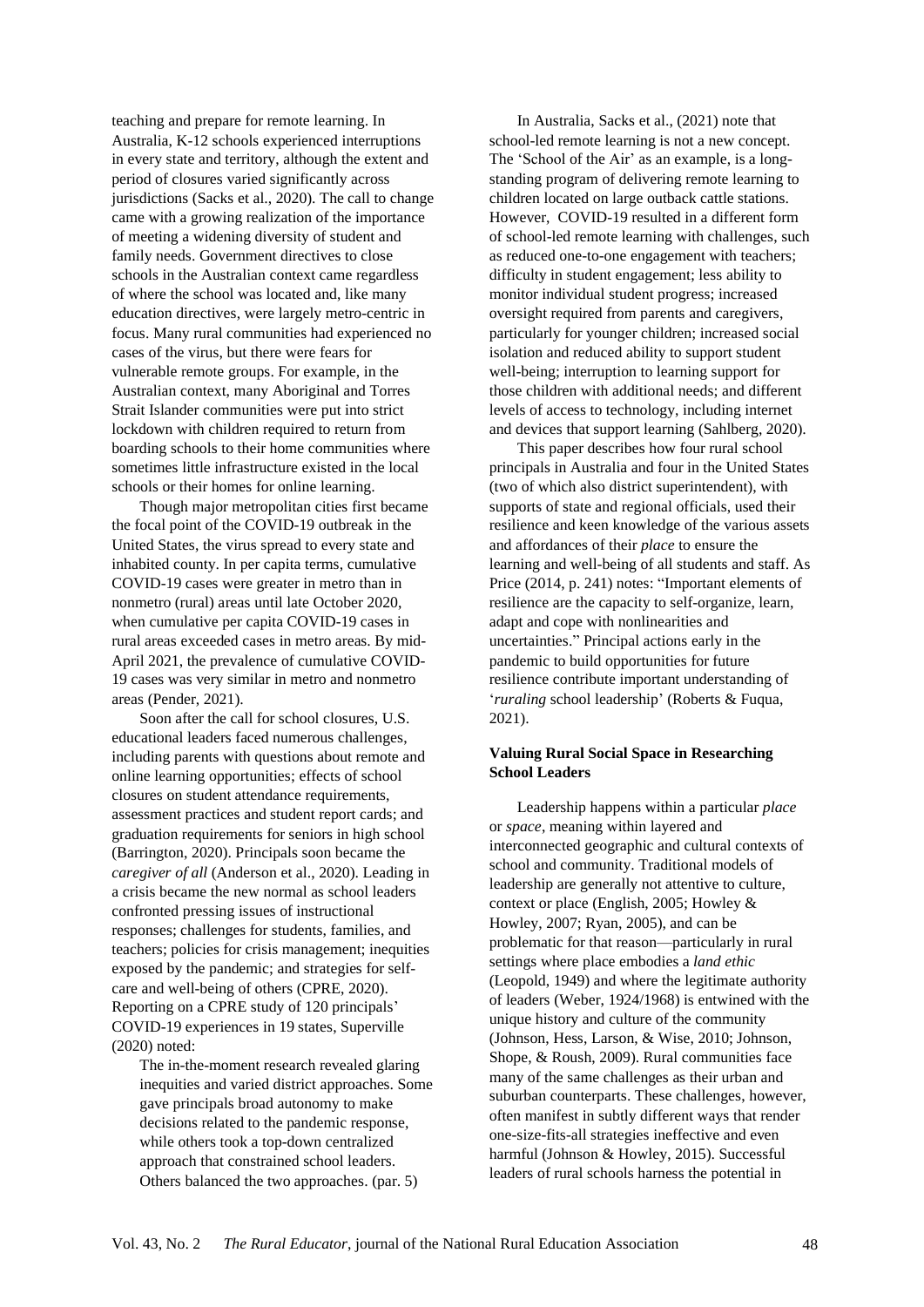assets and affordances that exist within their contexts (cf. Johnson, Thompson, & Naugle, 2009).

Rural schools have often been described as the heart of a rural community (Halsey, 2018). By extension then a rural school's principal could be viewed as responsible not only for the learning and well-being of students, but also for the well-being of families and the community itself. In the *International Rural School Leadership Project*, the authors of this paper collaborated to facilitate ZOOM forums for two panels of rural school principals to share early experiences in the pandemic with colleagues in each other's country. This approach was taken to enable rural leaders from both countries to share and learn from each other. For this paper, we analyze the ZOOMrecorded interviews in the project's database and draw on the work of Downes et al., (2021) to take an ethical standpoint in exploring school leadership that values *rurality*. Downes et al., (2021) note:

Informing our view that valuing rurality is an ethical issue is the growing concern in the rural education community about how we ensure that the rural is appropriately valued in education and education research. This has involved consideration and exploration of how we ensure that the rural is recognised as more than just a physical location determined by

distance from metropolitan places. (p. 265) We specifically explored the question of what are the early challenges and successes of rural school leaders through the COVID-19 pandemic?

### **Methodology**

We draw on advantages of an *in-the-moment* research approach and an experience-sampling method (ESM) that enabled us to learn about individuals' lives in context. As Zirkel et al. (2015, p. 7) note: "The focus of much ESM was and remains understanding individual subjective experience as it is happening." Common in business market research, Morton (2020) explains:

In-the-moment research is an effective way of capturing people's authentic opinions, attitudes and preferences. It's an approach that puts you right in the moment of the experience—and delivers more accurate insights in the process. With the ubiquity of smartphones and the rise of mobile research, it has never been easier to capture both qualitative and quantitative feedback in real-time. (p 1)

Research shows human memory is not very reliable (Daley, 2018), especially in emotion-charged circumstances (Bessette-Symons, 2018). A key benefit of in-the-moment research is that it reduces recall bias, as respondents answer questions while they are in the midst of the experience. ESM offers proximity to participants' experience and the ability to study intra-individual change and processes, placing thoughts, feelings, and behaviors in highly specific contexts (Zirkel et al., 2015). Recorded ZOOM interview sessions with a sample of purposely selected participants provided the extant database from which we synthesize and describe the lived experiences of principals and other key support officials in addressing early challenges of COVID-19 in their rural contexts.

|          | State/Country   | Position               | Years in Education | <b>Years in Current Role</b> |
|----------|-----------------|------------------------|--------------------|------------------------------|
| Kevin    | Kansas/US       | Principal              | 25                 | 14                           |
| Amy      | Kansas/US       | Principal              | 27                 | 23                           |
| Randy    | Kansas/US       | <b>State Education</b> | 40                 | 6                            |
|          |                 | Commissioner           |                    |                              |
| Joseph   | US/Pennsylvania | Principal and          | 30                 | 12                           |
|          |                 | Superintendent         |                    |                              |
| Nicole   | US/Pennsylvania | Superintendent         | 15                 | $\overline{2}$               |
| Tom      | US/Pennsylvania | Intermediate Unit      | 28                 | 8                            |
|          |                 | Executive director     |                    |                              |
| Theresa  | Oueensland      | P-10 Principal         | 26                 | 3                            |
| (Terri)  |                 |                        |                    |                              |
| Felicity | Oueensland      | P-10 Principal         | 19                 | 4                            |
| Adrian   | Queensland      | P-12 Principal         | 23                 | $\overline{2}$               |
| Karen    | Queensland      | P-12 Principal         | 33                 | 3 (at current school; 16 as  |
|          |                 |                        |                    | principal)                   |
| Peter    | Queensland      | Deputy Director        | 34 years           | 3 years                      |
|          |                 | General                |                    |                              |

# Table 1

*Characteristics of participants*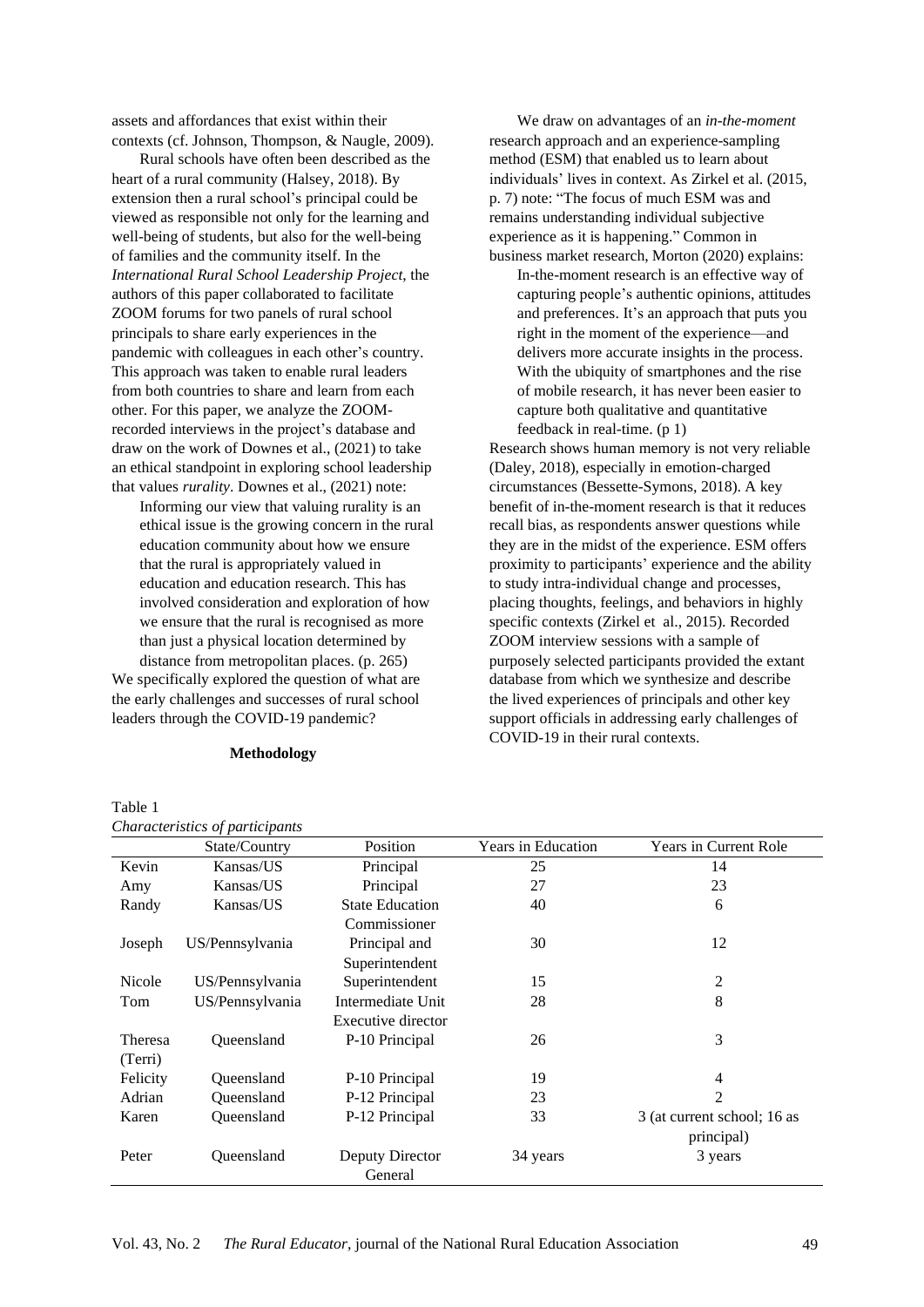The eight principals who participated in the original ZOOM sessions, represent a diverse range of rural places: in Queensland, Australia from the isolated remote Mornington Island at the tip of the Gulf of Carpentaria to the rainforest mountain village and tourist destination of Kuranda located in the tropical northeast coast. In the United States, places included school settings in the rural heartland of Wamego and Chapman communities of Kansas and the small school districts of Turkeyfoot Valley and Salisbury-Elk Lick in Pennsylvania. The principals have diverse leadership backgrounds as illustrated in Table 1. Each of the rural places can be identified as having their own *rural social space* (Reid et al., 2010; Green & Reid, 2021) with different rural assets and affordances. A rural social space most simply is a theoretical tool that encourages understanding about any given place through the interconnected notions of its economy, geography and demography, or as Green & Reid (2021) explain:

It refers to how the rural is conceived both *scientifically* (in terms of quantitative measures) in policy, historical, economic, and tourist descriptions, and *metaphorically* (as an image, idea, or icon) in culture, history, policy, and economics. (p. 35)

## **Listening and Learning from Rural Principals**

The *International Rural School Leadership Project* originated following an invitation for one of the paper's U.S. co-authors to present at the annual conference of the Society for the Provision of Education in Rural Australia (SPERA) in late September 2019, and, with arrangement of the director of international engagement for Queensland University of Technology (QUT) (paper co-author), to make presentations for Faculty of Education at QUT. Also, the President of SPERA (paper co-author), who served as principal of a rural school and provided Queensland Department of Education support for a network of schools, took the U.S. visitor on a week's tour of Queensland schools in early October following the SPERA conference. This experience and announcement of COVID-19 lead to discussions with the chair of the Department of Educational Leadership at Kansas State University (co-author) and colleagues in Australia (co-authors) that launched interests in holding virtual collaborative leadership sessions as forums for principals of rural schools in each country to share early challenges and successes in the COVID-19 pandemic.

What commenced as collaborative *listen and learn* via one-hour ZOOM forums held in the first week of July 2020 evolved into a project that included ZOOM follow-up interviews and a film (i.e., video documentary) designed to capture the leadership lessons for sharing with others (see International Rural School Leadership Project video at [\(https://youtu.be/wpIMno6Ns10\)](https://youtu.be/wpIMno6Ns10). The coauthors conducted the follow-up interviews in July-October, 2020. The College of Education at Kansas State University (KSU) funded the film production and all participants signed media consent forms granting permission for use of their ZOOM recorded presentations, comments, and photos or video footage. With the permission of the participants, actual names of the participants, institutions and communities are used in this paper.

While the original participants for the documentary involved a wider group inclusive of university and rural national associations, for this paper only the ZOOM recorded interviews of the principals, state officials and the PA intermediate unit director conducted as follow-up to the principal panel sessions were analyzed (of note: we recognize that this is a limited sample; our intent was to capture and report on the experiences of the participants in a way that gives context to what they shared, not to produce broadly generalizable results. We do however contend that the detailed accounts support results that are *transferrable* [Lincoln & Guba, 1985] to other settings, with appropriate caveats). We analyzed the ZOOM recordings of the eight rural school principals (four female, four male), two state department of education officials (both male), and a regional education service agency leader (male) to understand what support strategies and approaches were used and actioned. As noted, the question that framed our study was, what are the early challenges and successes of rural school leaders through the COVID-19 pandemic? Each co-author reviewed the recordings individually and utilized thematic coding and categorizing (Gibbs, 2018) to generate tentative themes which were then reviewed/tested by the other co-authors (as a form of peer debriefing) and refined in response to feedback received. Ultimately, the co-authors reached consensus on what constituted the main themes for inclusion in this paper.

#### **Results**

For the purposes of this paper, two key themes are discussed: *place attentiveness* and *external assistance*. We provide narrative that tells the story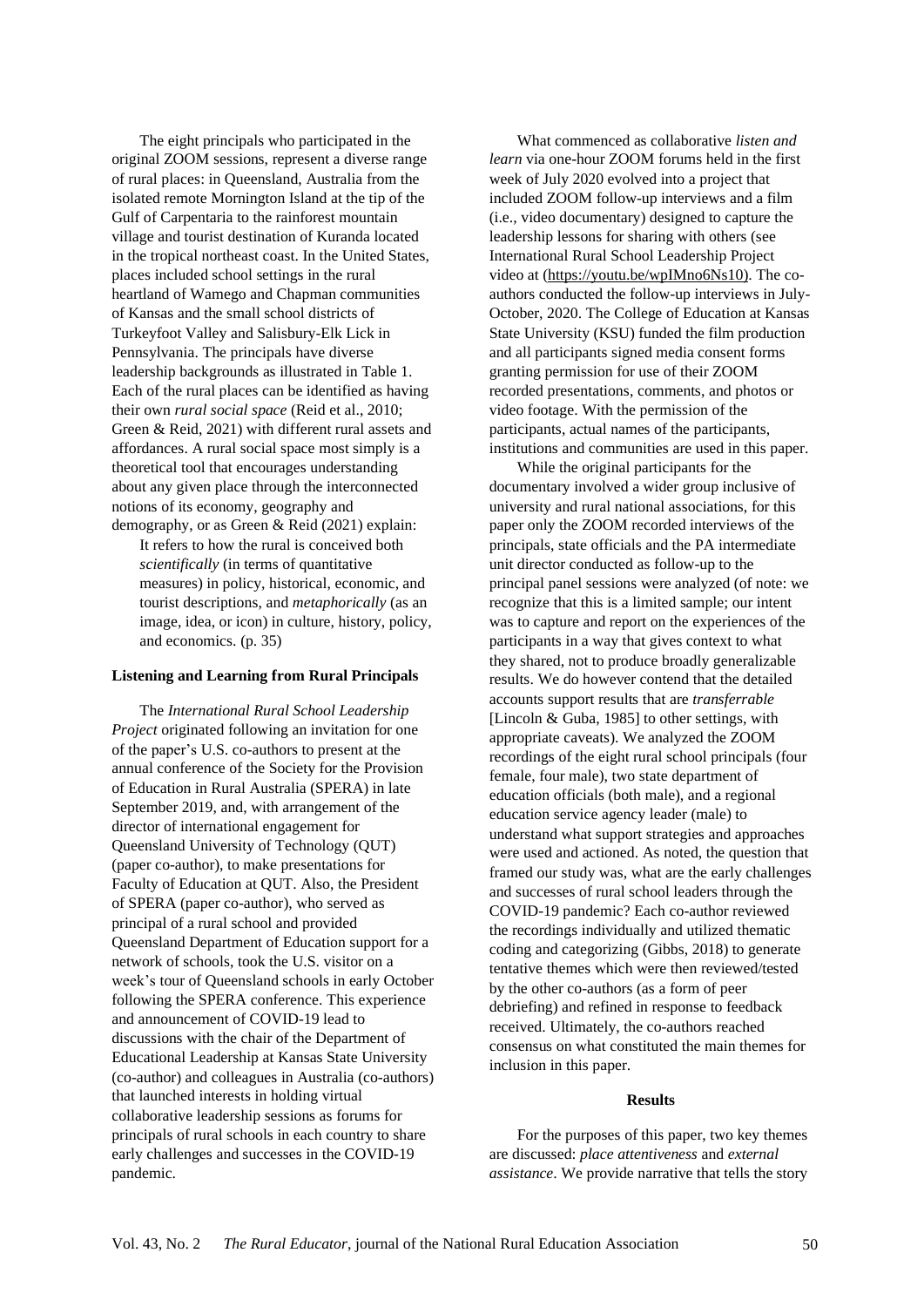of how principals acknowledged and/or utilized local assets of place in the school and community to address COVID-19 related challenges. Narrative also profiles how actions of state departments of education and a regional education service agency attempt to support local leaders and educators in meeting the COIVD challenges.

# **Place Attentiveness: Rural Affordances and Assets**

The rural principals in this study all knew their places intimately. We found that they demonstrated a form of *place attentiveness*. Place-attentiveness is a relatively new term in rural education, extending from the notions of place-based and placeconsciousness (Gruenewald & Smith, 2014) but elevating the standpoint of those to pay close attention to all aspects of place using a rural social space model (Reid et al., 2010). It is a term that encompasses a valuing of the physical place, the diversity of people in and connected to the place, and an understanding of how the place itself affords an agentive tool for educators to use as a teaching tool, framing place *with* power (White & Downey, 2021, p. 10). Corbett (2015) notes the importance of re-presenting rural places as a source of wealth and strength and as delicate environments that require innate stewardship. It is the framing of place in this way that many rural school leaders refer to as crucial to their leadership success and examples of innovation.

**Paper-based packs and "Drive-through Maccas"**. As evidence of rural affordances and assets, a common strategy at the beginning of the school closures for many of the study's principals was to re-create the school as a central learning hub, relaying materials out to homes and families and setting up a variety of hybrid ways of learning and connecting to students. The principals focused both on teacher's capacity needs to provide instruction flexibly and the student's (and family) capacity to receive various mediums of learning. The rural principals supported their teachers to use a mixture of new technologies to deliver the learning materials, packaged with a range of usual communication methods, including home visits, phone calls, drive-by learning trips, visits to their students' favorite places (i.e., fishing and swimming holes), as well as setting up various teleconference-like options to connect together. Many of the principals spoke about the staff parking lot being turned into a *hotspot* for parents to drive through and download key student learning materials onto their devices or to pick up a USB that included the materials.

Karen is principal of a small K-12 school with 105 students (six in senior year) located in an outback Queensland Australia rural setting. Karen notes: "We have lots of cattle and sheep and wide brown plains." Karen explained that many students in her school lacked the access for online learning. A survey was put out to families asking: Could they access a laptop? Did they need to hire a laptop? Did they have a USB? What internet coverage could they access? Could they access emails?

As a result of the survey, teachers at Karen's school created three main ways of teaching. Paperbased learning packs were created with all resources (e.g., pens, paper, reading materials). Some content was placed on a USB with various PowerPoints developed or learning links sent via email. Microsoft OneNote was used by senior students as a tool, but Karen noted, "The system crashed so we needed to go back to paper-based." She described how some teachers drove considerable distance to deliver the home packs to their families. Families then brought the materials back to the school, similar to a *"*drive in *maccas"* (Maccas is a colloquial name for McDonald's in Australia)*.* Karen further explains:

We established routines like 8:30 am check in with everyone, then at 11:00 am a storytime where everyone was engaged in reading to each other. Teacher aides rang home each day for students in Prep-year 4 to listen to reading and talk to the students. Home visits were made by admin and teaching staff to check on students learning and well-being. Facebook was used to communicate school events.

The ZOOM interviews reveal that principals quickly recognized many families had limited access to digital technology. Often, families were struggling with the competing needs of assisting children's learning and trying to adjust to new demands of their employment or work life. Adrian, principal of a school in Kuranda's tourist community in the rainforest in far north Queensland, explained challenging experiences of a community that relied predominantly on tourism and the collapse of this industry as a result of the restrictions associated with the pandemic. Such closures had profound impacts on the community. Adrian described a consequence:

Our response to Covid-19 and the resultant introduction of remote and flexible learning was student and family focused. Our research revealed that many of our students and families did not have access to effective internet and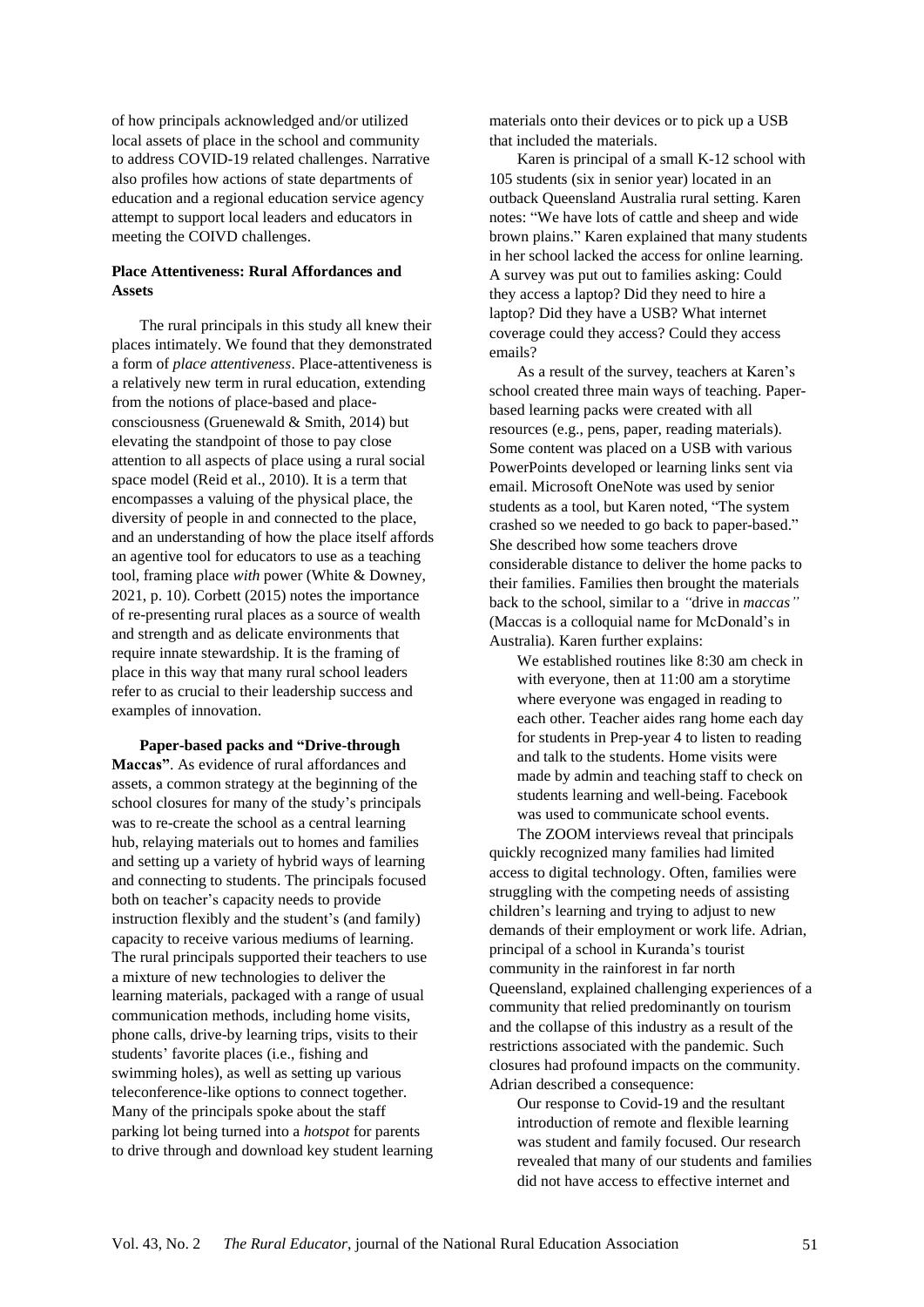therefore we utilized a combination of online and paper-based learning.

He further explains:

Initially going to online learning proved a challenge as the majority of our teachers had never previously experienced such a mode of lesson delivery. This is where we utilized the expertise of staff who were familiar with online learning to provide leadership and expertise in this area. We quickly learned that when one is planning for an online lesson we had to plan for a face-to-face lesson and then cut the content by half as teachers can get through much more in a physical classroom than they can in an online lesson.

Amy, a long serving principal of an elementary school (360 students) in Wamego, Kansas, described being one of the first schools to close. She emphasized that the Governor of Kansas was the first to say, "We are closing schools, we are not quitting school, but we are going to change school as we know it." Amy described the intense twoweek period where teachers were given the time to prepare for remote and continuous learning. She described the importance of three key aspects to the success of the shift to remote learning: relationships, communication and transparency. Amy, clearly a relational leader, described the importance of building trust with the parents and community and noted: "Once you build trust, the school and the family are one – they are a team – we will always do better together."

Besides the difficulties of accessing digital devices through the initial period of the lockdown, one of the largest challenges for schools was determining how best to address students' individual learning needs. Amy spoke about teachers calling students to talk through any questions or issues and teachers visiting homes to teach from the "side of the street so they could connect with one another*."* At the time of the interview, the school was preparing for new forms of differentiation, based on competency grade levels, enabling teachers to more fluidly place students together from multiple classes for the purposes of discussion, remediation and extension.

Kevin, a long-standing principal in the community of Chapman, Kansas, spoke about the excellent support offered via the Kansas taskforce established centrally to aid schools in their continuous learning plans. The pandemic reminded him of his second year at the school, when a tornado completely demolished the school. He had to spend two years rebuilding the school and devising alternative mediums of learning. Kevin described a diverse community, with students from farming backgrounds and students from military families: "We have farming families, raising cattle, pigs and crops and who might never have been out of Chapman. We also have those from the military who have been all over the world."

While the school set up a drive-through system for educational purposes, staff also delivered food to families. In addition to educational materials, meals were provided to families who usually participated in the free breakfast and lunch program at the school before the COVID-19 pandemic. Kevin acknowledged that life on the farm must go on and students were able to integrate their home chores and learning in new ways. Kevin explained that a young student listened to the teacher podcast while out on the farm in the family tractor. Kevin reflected on this new type of school engagement and the capacity for both school and farming to continue.

Interviews revealed that a primary asset and affordance for rural principals was the community itself. Also, a networked professional learning community approach became key to ensuring learning outcomes for students were reached. For example, Felicity, a principal of a small rural school in the southern part of Queensland with a population of less than 1,000 people described the importance of relationships and connectedness. Felicity noted:

Relationships are incredibly important and in fact they underpin everything. A school principal needs to develop relationships with staff, students, parents and the community. In times of a crisis such as the pandemic, you need to be able to build trust – the students, staff, parents and community need to be able to trust that you know what you are doing and that you have everything under control. This trust comes from the relationships which you have established with them over time. It is like banking credit.

Nicole, a principal in the Turkeyfoot Valley Area School District in Pennsylvania, became district superintendent in April. The single-campus prekindergarten through 12th grade district enrolled less than 300 students in its elementary and junior/senior schools. Nicole explained how being so small was advantageous to her leading during the COVID-19 pandemic:

The capacity of our staff is pretty wide, a context of staff having experience with all the levels and variety of jobs and roles within the school. It helps with my leadership because as I was trying to lead in a way that was completely new, that was changing all the time, and information was changing all the time. I had people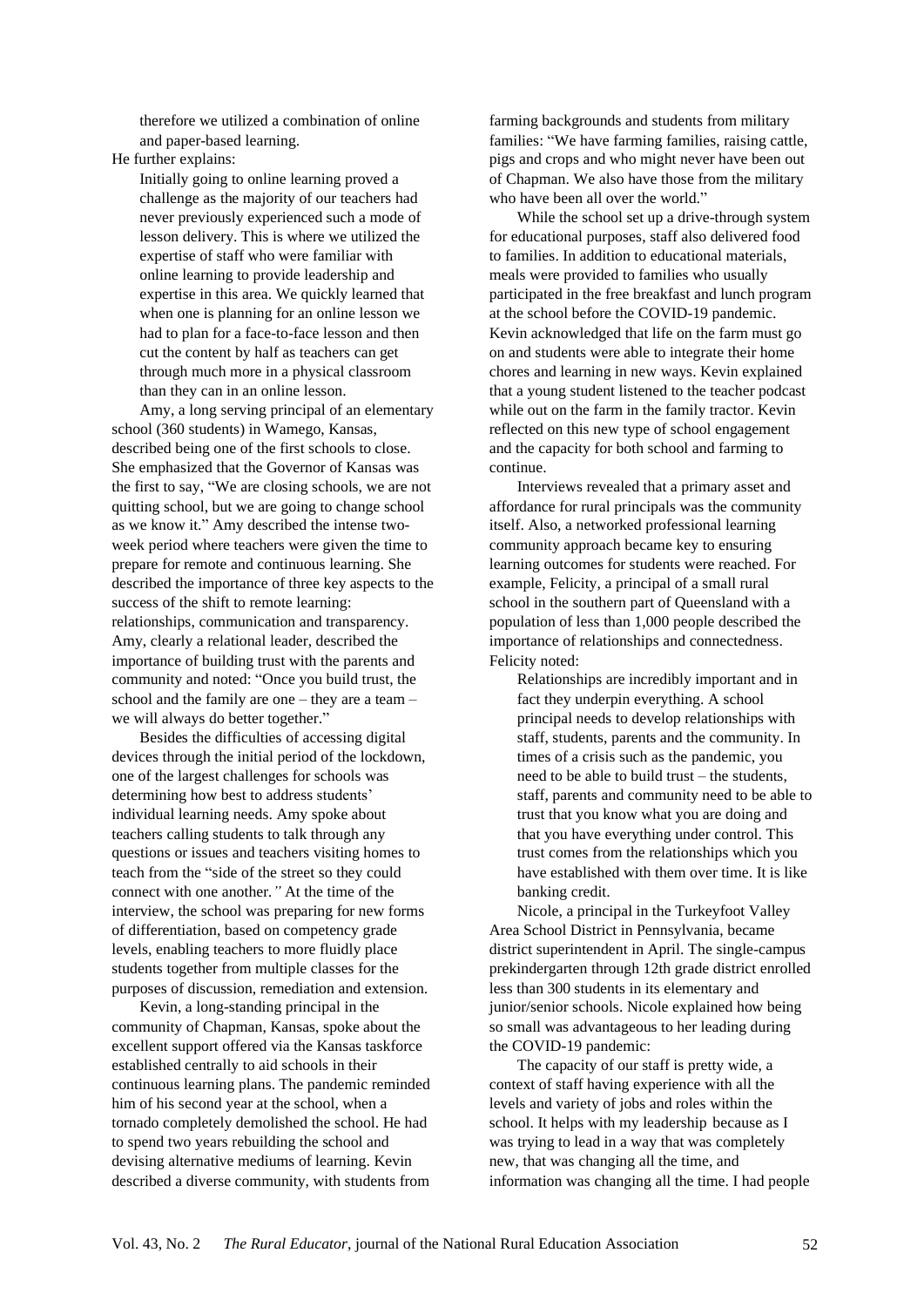that could lead that had a lot of capacity. By all of our experiences, with us being so small and having to wear so many hats, and having the different understandings, it helped my leadership. So, I was able to lead by honing in on the capacity of my staff.

Nicole also explained how living rurally means some students do not have access to internet technology. The week after schools closed parents could pick up paper and pencil packets at multiple sites as an option for accessing what the teachers were providing online. Nicole explained seeing the ability of all staff to work together and step up "really instilled in me the importance of continuing to build that capacity because it was so essential for us with the school closure for moving forward." Nicole also noted:

Over communicating and finding various ways to communicate is one thing I have found very important with this pandemic experience…to be able to actually reach the parents and help them understand what is going on. Parents wanted to know and be involved to represent their child the best. There also has been more parent appreciation for our teachers.

Joe serves as principal of the elementary school grades and district superintendent of Salisbury-Elk Lick School District, the second smallest school district in Pennsylvania with less than 200 students. Located in one of the most rural parts of the county, most residents work outside the area, as few businesses exist locally. Joe explains early experiences with the COVID pandemic this way:

We had to prioritize what we needed to do. It was 3 o'clock on March 13 and at that point we did not know if schools would be closed until the end of the school year. We started Friday night thinking about feeding the students as a primary focus. By Tuesday we were delivering breakfasts and lunches at four drop-off points. We decided as an administrative team that first we needed to be sure our kids were being fed.

Joe found communication was vitally important. Parents needed to understand that teachers and students were not taking time off from school, that only the buildings were closed to inperson, regular instruction. Teachers would continue providing instruction for students. They had to decide how student instruction would be delivered, knowing limitations existed with student access to the Internet and technology. Lots of patience was necessary with technology needs. For example, refurbished devices had to be obtained after the original purchase of devices for students to use at home remained unavailable from the

manufacturer. Joe also experienced a huge technology-related success:

What I was really proud of as a success was our staff. For example, in the elementary school, we didn't utilize technology prior to the COVID-related shut down. We used inperson instruction, mentoring, etc. as our instructional approach. Come March 13 [2020], that wasn't an option. So, our elementary teachers took Google Classroom training through IU8. The teachers said: We have got to learn it. We have to do this. So one of the big successes I am most proud of is how the teachers stepped up and said we have got to do this. And they did.

Joe explained three key takeaways from the COVID-19 experience: the value of a rural community, the value of communication, and creativity. Joe acknowledged as a school principal and superintendent you are always working every day on your home-to-school connection and what the school means to a community. Early in the pandemic he was able to test that out when the school buildings were closed but education had to go on, stating:

I felt like all the work we did leading up to the March 13 situation to strengthen ties with the community was reciprocated by the community…I always recognized the value of community support. I think we all do. But seeing it come back, with people who understand this is not something you could have prepared for, and whatever you decide we will be good with. I really saw the value of community support.

Staff created a Facebook page for the school. "We put photos of homecoming on it…and other things, like student pictures would be delivered on a certain date…You see the value that has." Joe found "no matter how you look at it, communication has value, like community." Also, being creative, especially at the elementary school was a key takeaway for Joe. He described how the high school had iPads and Google classrooms. Some kids had devices at home. But in the elementary there were no devices. "So, we had to get creative in how we could do work and send things home."

#### **External Assistance: Supporting School Leaders**

Interviews with state officials in Queensland, Australia and Kansas, and with a regional education service agency official in Pennsylvania revealed the second theme, with another layer of leadership, supporting the principals. In Australia, a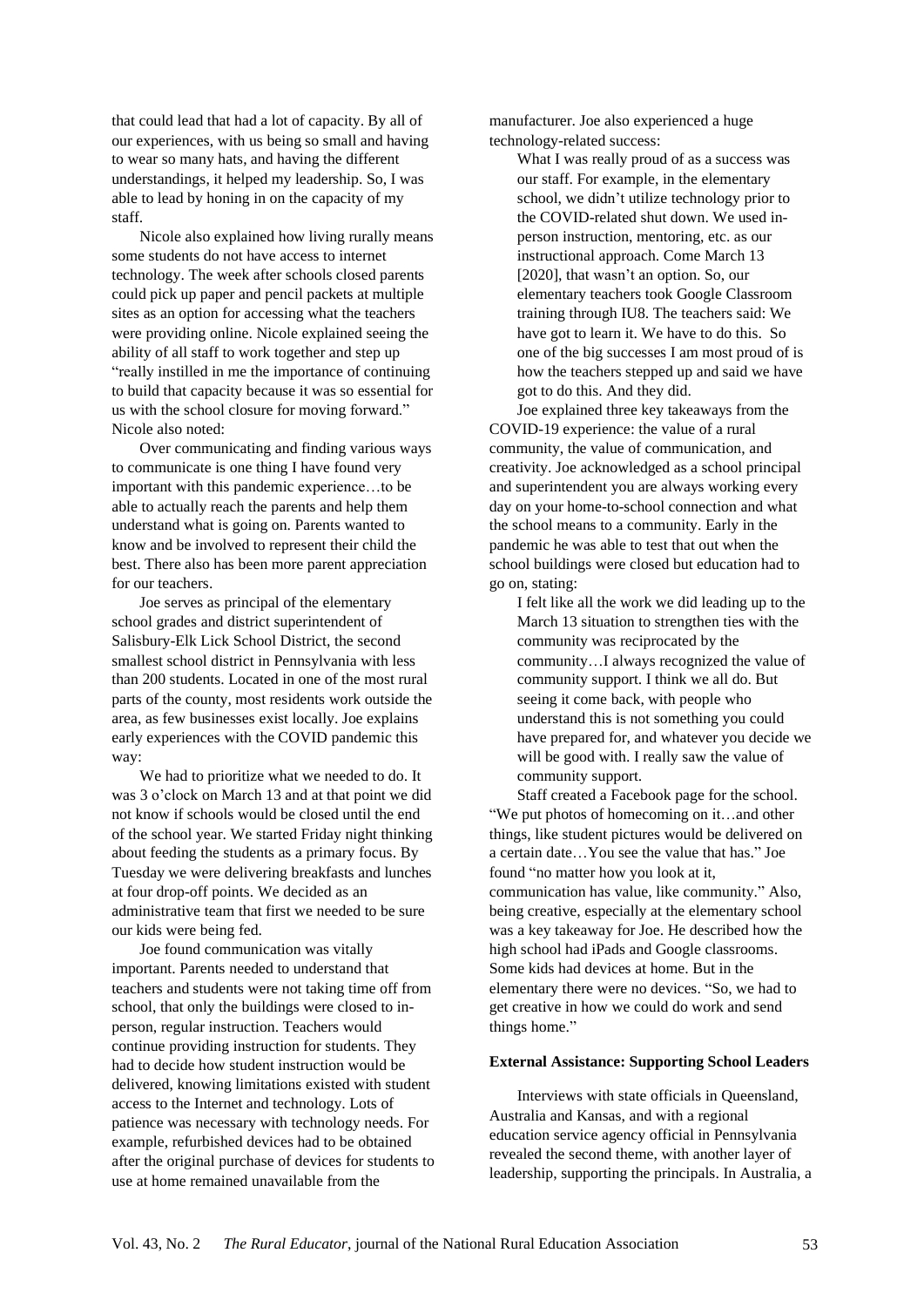national educational system and national curriculum exists, with a states-based management of the public schools. Unlike the United States, in Queensland there is no local school district with an elected school board, a district superintendent or a district office. In Queensland, the state maintains regional offices that provide leadership and support for local schools. Like the U.S. system, the federal government does provide some financial support to each state system of public schools. Queensland, like other states in Australia, had to react quickly to the COVID-19 pandemic. An official in the top level of the Queensland Department of Education noted:

In the COVID pandemic environment we did things in a day that usually would have taken any bureaucracy six months. Failure was not an option. We had to find a solution to the challenges. You had to find it right now, and it had to bloody well work. It can't be just halfway. It has to work.

With the shutdown of schools, Queensland state officials quickly recognized the need to deliver the national curriculum in an online environment consistent with state adaptations: "We don't have the same setup for every school, the same community support for every school." Consequently, the state education official explained:

We had to use an agile approach that would allow schools to make local decisions that best supported them and their community. What was exciting was we looked at the high level of what would a school need, what would a community need for moving into the space of delivering at-home learning in an unspecified period of time. What we did was develop a roll out of two weeks units of work in the Australia curriculum, which are online and available to parents and to schools.

The Queensland Department of Education also established partnerships with three television stations. The state department official noted:

In a week we reached an agreement on a total funding approach with the television stations. We were able to get airtime two hours a day for three days a week for the Australia curriculum delivery and time for students to have access to disability and inclusion resources. So, we created a television station with television shows that could be broadcast to every student in Queensland. We also developed ED TV. Now we have taken the segments we had in the television shows and sliced them into short vignettes. Teachers

deliver them directly with students in the classroom.

The Queensland Department also took cutting edge pedagogy used by some of their best teachers in delivering elements of the curriculum live online as examples to show beginning teachers and those teaching out of their subject areas what good teaching online looks like. The Department also added a range of support resources around teaching students with disabilities, indigenous students, and students in rural and remote communities. The department official noted:

We did all of that in five weeks. We did it within budget, as we stopped a whole range of elements within our work and redirected our resources to deliver all that. We also developed podcasts and audio lessons that people can access. So there is no shortage of things in the curriculum space.

The Department also developed a set of guidelines to support schools' operations and principal decision-making and reviewed them for changes each week as the pandemic circumstances changed. The Department official noted: "They got updates live on a weekly basis and thus were able to change as necessary with pandemic challenges."

Top level Queensland Department of Education officials also held weekly communications with the Department's regional directors and assistant directors that were working directly with the schools. Regional staff used online technologies especially, so they could give support to the remote and rural schools. The state department of education official commented:

There has been significant change in Department operations. We have learned the online approach can be quite effective, as we trained ourselves to deal with that different medium. Teachers received some of their best professional development ever during this period of the pandemic….The agility and leadership from school leaders was astounding. The actions of principals made us all look good; the reality is they have gone above and beyond to support their kids during the COVID pandemic.

In Kansas the Commissioner of Education held a weekly ZOOM meeting with school district superintendents across the state. As the Commissioner noted:

It was a daily meeting during March, April and May of 2020, which we shifted to weekly soon after Memorial Day (May 25, 2020). The purpose of the meeting was to bring the superintendents up-to-date on policy things, everything from masking requirements to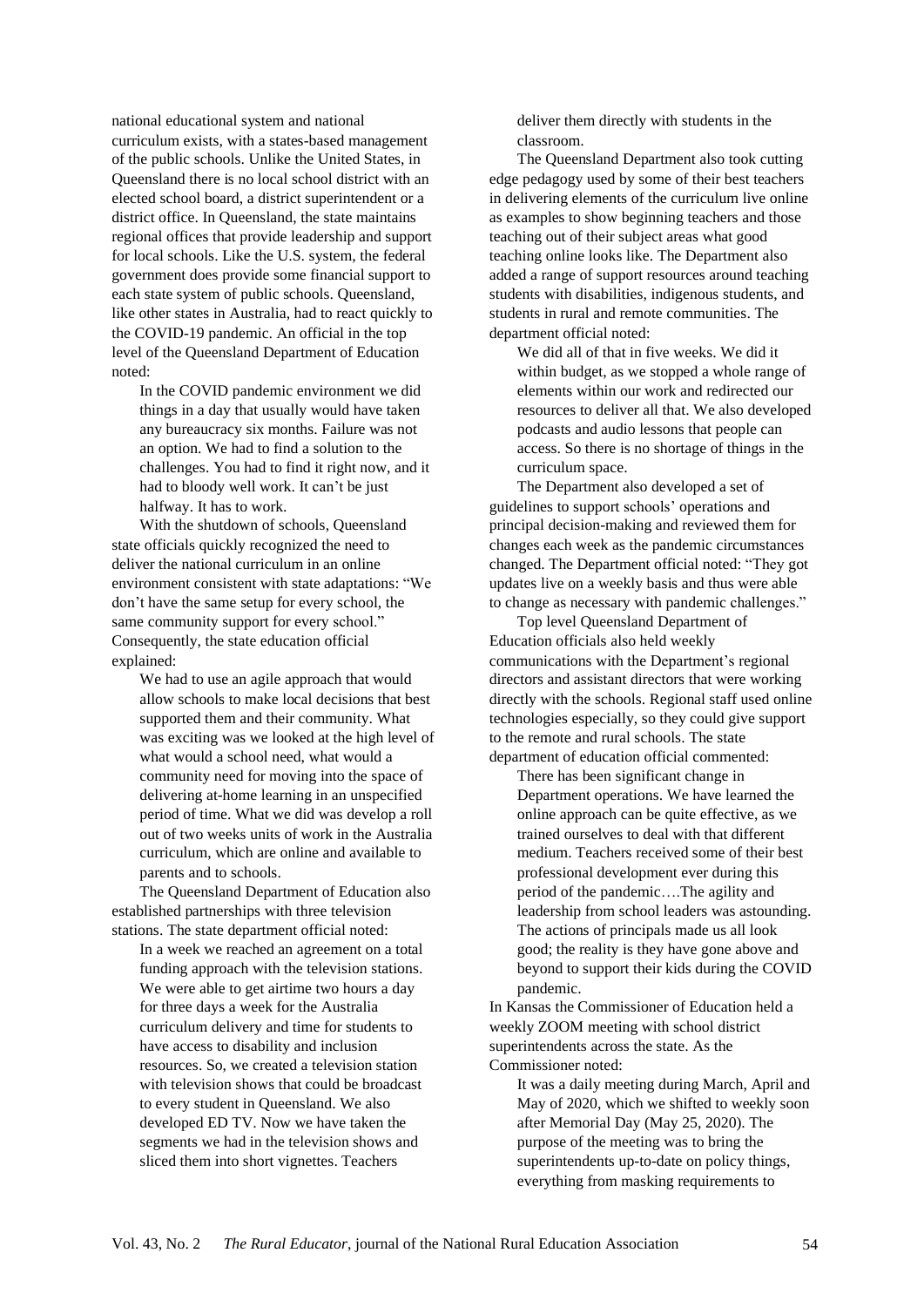operations that impact schools. I also would try to troubleshoot issues or challenges for them.

The Kansas Department of Education also partnered with other organizations to set up training sessions on how to pivot to online learning. The commissioner noted that roughly 90 percent of his time after schools closed to in-person instruction was spent on COVID related issues. Half of that time involved taking phone calls and trying to help people navigate a specific situation. Three other top education department officials also provided similar services. The other half of time was consumed trying to think strategically about what might be needed to get through the next series of months and through the entire school year in a COVID related experience. As the Commissioner explained:

I am a native of Kansas. Consequently, I know most of the players. And I still see myself as a school person, a teacher, principal and superintendent. We are here to help. I don't see us as a bureaucracy, though there are times we say, 'we are going to do this now.' We really are just trying to help school personnel get through the challenges.

In efforts to support challenges faced by the local school districts, the Commissioner explained a major takeaway or lesson learned:

During such a time of unknown it is really difficult to lead. It is when you don't have universal agreement for the immediacy and must plan for the unknown, a fight over whether you are going to wear a mask or not, a fight over whether or not you are going to quarantine, or are you going to play Friday night football or not. There was no universal agreement on what was going to happen, as those decisions were left to the 105 counties, the 286 public school districts and another 50 to 70 private systems. Everyone had a different idea of what was going to happen. So you are planning with all these different assumptions that continue to change—and planning for an unknown. That is almost an impossibility.

The Commissioner observed within 30 or at most 60 days into the COVID-19 pandemic environment that school system personnel increasingly exhibited trauma-like symptoms and consequently noted the evolving model of education delivery was unsustainable in the long term. The Commissioner explained a key takeaway from his experiences this way:

Even if the model of educational delivery is a hybrid, they can't sustain that. Parents are not going to accept that for nine months. In-person instruction makes sense for parents, but

educators are saying we can't do that because we are being quarantined every other day. Teachers say I come to school, and I don't know if I am going to be teaching or not. I have 10 percent of my kids remote. I have different lessons and kids don't show up. So, I think this anxiety that every day is a different environment, is my biggest takeaway from the pandemic experience so far.

The Commissioner and state department of education officials first contemplated how to get school districts to know that the pandemic was not going to be over soon. State officials hoped the pandemic would be over and schools could start the fall semester of 2021 in a somewhat "back to normal" environment. Thus, the Commissioner summarized a key issue in the contextual environment of supporting school leaders:

How do you sustain that long in an environment that no one likes and everyone wants to go back to normal? Then, how do you deal with the anxiety both on the parent side and the school side? That is the biggest takeaway I have found so far.

Pennsylvania has approximately 500 school districts, with an average enrolment of just under 2,200 students (USED, 2020) and a governance structure characterized by local control. Approximately 50 years ago, the Pennsylvania Department of Education (PADE) devised a support structure of 29 Intermediate Units (IU) and assigned school districts that each IU serves in its respective region. The IUs are an intermediary between the state department of education and the local school districts. In essence, an IU is a quasistate agency that sits between the top level of the state's school system, (state department of education and state board of education) and the local school districts. Though originally responsible to provide special education services only to the school districts, since 1992, when the school districts began hiring their own special education teachers, the IUs now are more entrepreneurial and offer a variety of administrative and educational support services. An IU can also sell its services to any school district in the state. From a national perspective, IUs are classified as a regional education service agency, of which more than 550 exist in 45 of the 50 states (AESA, 2022).

Appalachia Intermediate Unit 8 (AIU8) was the IU that served the school districts represented by the PA principal-superintendents in the project. The AIU8 transitioned quickly to provide supports during the COVID-19 pandemic. The IU's executive director noted: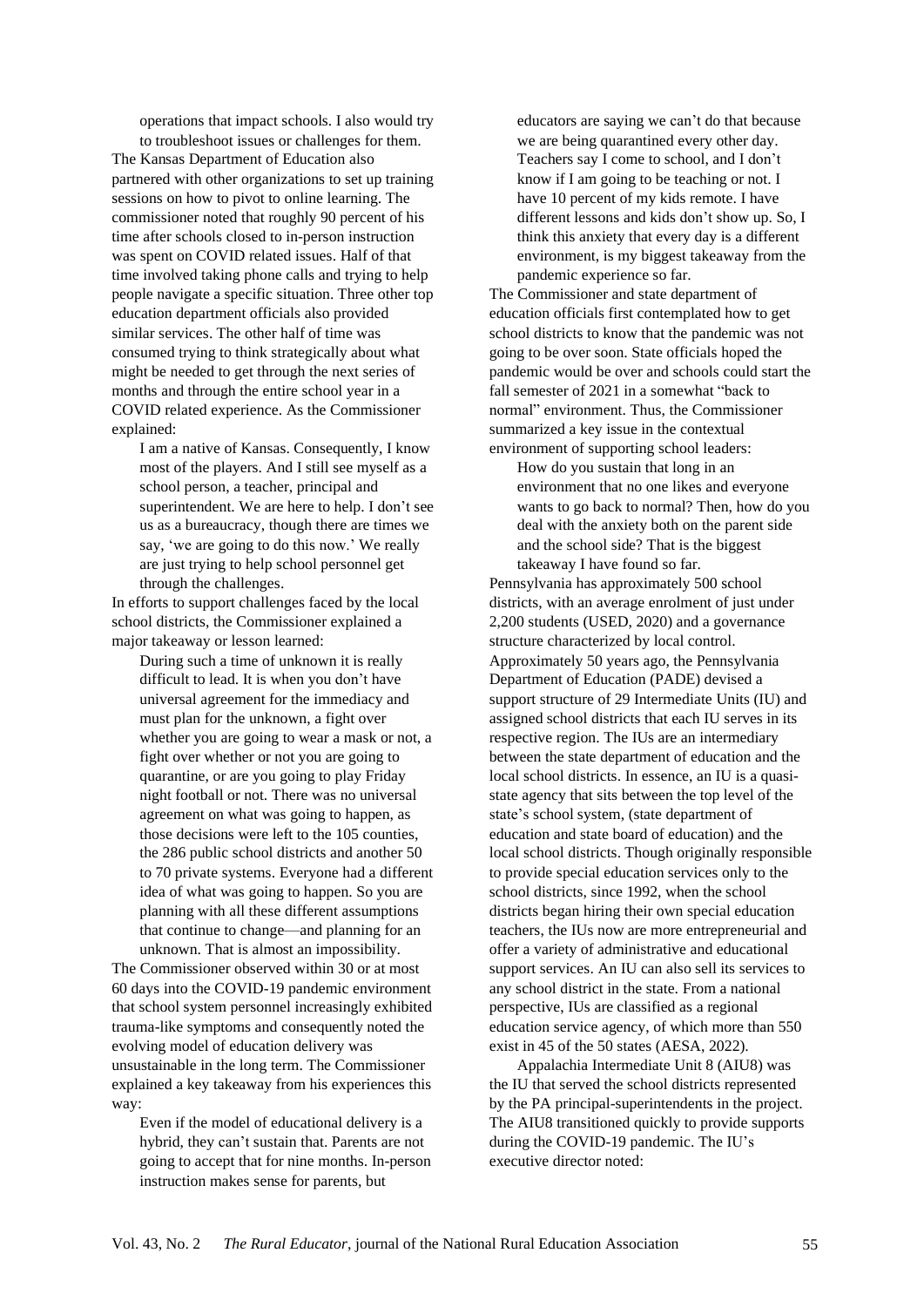A significant shift in IU8 services occurred when the schools closed to in-person instruction on March 13, 2020. The PADE became very reliant on the IUs to get the word out to the field regarding how to educate the kids, what criteria comprise the continuity of education plan, what a school district must do to meet the state's requirements. Though AIU8 had excellent relationships with its 35 school districts, the COVID-19 environment made the relationships tighter.

Soon after schools closed to in-person instruction, district and school leaders began asking for assistance in helping teachers provide instruction online. Fortunately, the IU had considerable experience from offering programs based on online learning. In response to the request, the IU began offering webinars and training for school personnel, teachers, principals and superintendents on how to teach online, how to supervise teachers online, and how to set up an effective online school. The IU8 executive director explained:

That was the biggest shift we made, along with moving more into coaching as a support. We began coaching about a dozen principals, which mostly was being a good listener, as they simply needed someone to talk to about their challenges. There are about 5,000 teachers in the IU8 region's 35 school districts. In the last two months the IU trained more than 900 teachers on how to teach online.

Major efforts focused initially on helping school systems accept online or hybrid learning as a viable instructional strategy. Superintendents, principals and teachers required reinforcement that it is alright they are studying how to be more effective in an online environment with students. Most of the 35 school districts in AIU8's service region are rural. School and district leaders care deeply about their kids and their well-being. As the executive director commented in summing up early experiences to the COVID-19 challenge:

One of the reasons I took this job as executive director of the IU is you can just sense how much the leaders care about students and people in their communities. I hold a ZOOM meeting every Thursday morning with superintendents of the districts. I begin and end each meeting with a *Thank You* for being such fantastic leaders because they won't make a decision without thinking about students first. And to me that is all that counts.

#### **Conclusions and Discussion**

These leaders shared their early experiences with the COVID-19 pandemic, starting with school closures that occurred in March 2020. Their stories provide a range of narratives where rural school leaders created innovative approaches to best meet the diversity of student learning needs and rural contexts. The comments illustrate the power and authority inherent in the state of being rural through an *agentic* stance (Bandura, 2001) – a position from which rural residents and researchers engage in deliberate, proactive efforts to develop and test innovative approaches to address current challenges and inequities. Rural principals strived early in the COVID-19 pandemic to sustain learning opportunities for students and address well-being issues of students and their families.

Principals were salient to their place and people. Leaders used creative and resourceful strategies to provide students and their teachers with flexible and different learning experiences as the pandemic evolved. Moreover, rural leaders at the regional and state levels quickly used a range of digital tools or built networks and partnerships for school leaders to discuss COVID-19 related issues and provide teachers access to important training and curriculum resources for offering instruction online.

Consequently, the educational leaders embraced a broad operational definition of *resident resources* to identify and activate both human and institutional assets and affordances within their communities (Beaulieu, 2002). As operationalized here, a community asset is an existing element of the community that offers the potential for benefitting both the element itself and those who engage and activate it. Initially an aesthetic theory of design, affordance theory (Gibson, 1975) puts forth the principle that an object's design can create perceptions that suggest the opportunity for a specific type of action (e.g., an object designed in the shape of a doorknob will encourage gripping and turning). The use of affordance theory has since evolved and expanded to applications in varied fields, including education (e.g., Kordt, 2018). It offers a useful framework for describing how pre-existing aspects and elements of the rural communities offered guideposts and structures that facilitated creative responses to challenges imposed by the COVID-19 pandemic.

The school leaders used elements of social capital (e.g., relationships, collaborations, and partnerships) within rural communities and with external support agents to arrive at important actions to address challenges of the pandemic. The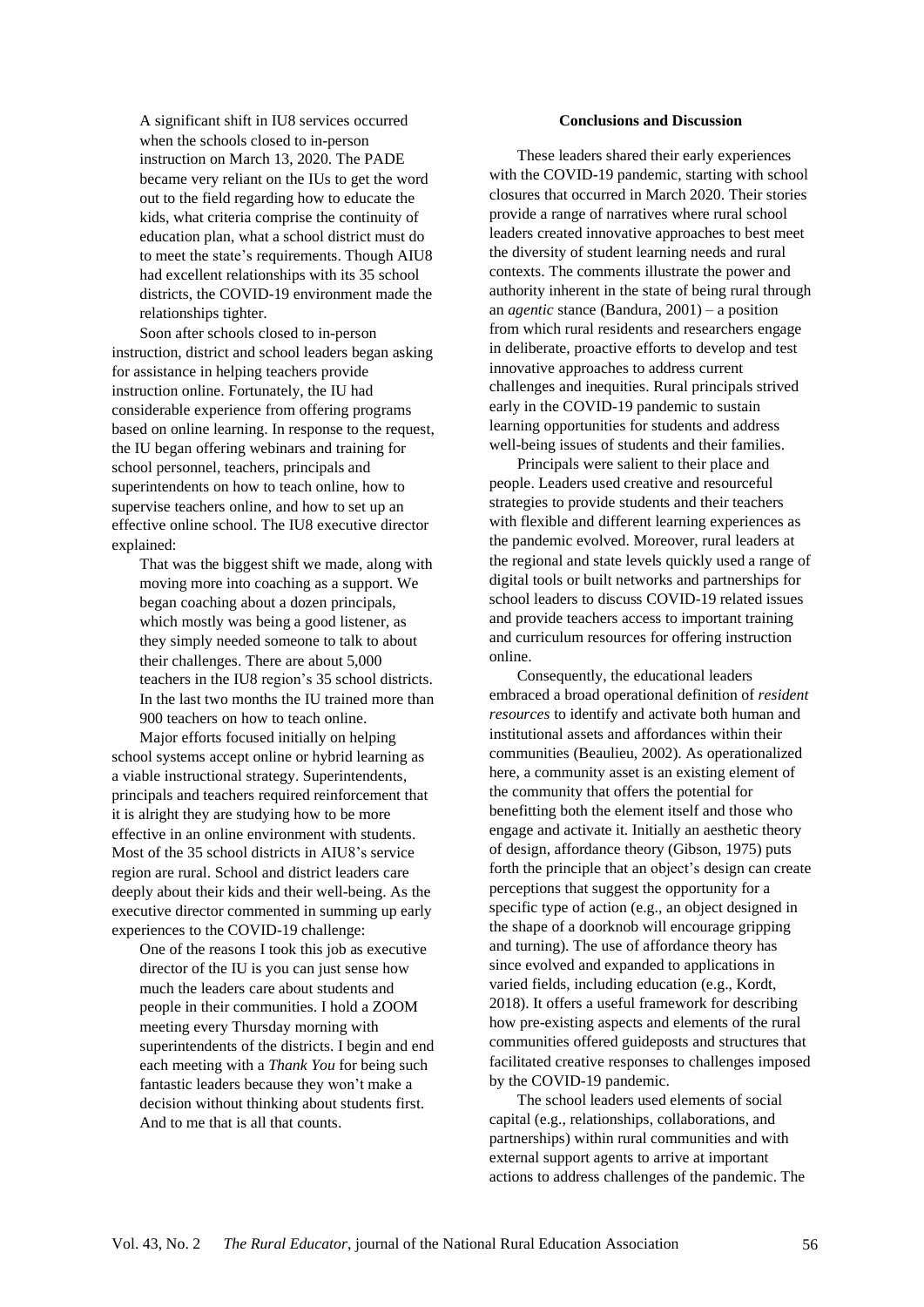actions of formal and informal leaders and other respected and credible *boundary crossers* who move between groups within communities and across external community boundaries (Kilpatrick et al., 2002), as well as the actions of community members themselves, expose social capital at work (Kilpatrick et al., 2021).

As experienced by school leaders, the COVID-19 pandemic revealed that schools are more than a place of knowledge acquisition. School is part of the social fabric that has reciprocal relationships with social, health, cultural and economic aspects of life. Making education systems more effective and equitable for all requires a better understanding of the complexity of schooling as part of our increasingly fragile societies (Sahlberg, 2020). *Place* is not only a human imagining, but also a social construction (Hibbert, 2013). By definition, "it is the experiences, activities, routines and interactions (or ways of inhabiting a space) to which individuals or groups assign meaning" (Roberts & Green, 2013, p. 96).

Principal and external support actions contributed to a nuanced understanding of resilience as a dynamic process of ongoing interactions between an individual and contextual resources that support positive adaptation within the context of adversity (Downey, 2017). Studies have found that this process of positive adaptation for communities and individuals is not a permanent achievement, nor is it the result of a singular trait such as personality. Rather, resilience is a positive

trajectory that is sustained by a combination of ongoing protective and supportive interactions between individual, family and local contextual resources that work together to support personal and/or community success (Downey, 2017).

In a crisis situation such as that of the COVID-19 pandemic, staff need to have faith in their leaders for their sense of security. Principal comments in both countries demonstrated the importance of distributive leadership in-themoment of addressing critical challenges. Principals recognized the expertise of teachers and gave them the opportunity, autonomy, and capacity to undertake leadership roles and make decisions in-the-moment that best served their students and their families as the pandemic evolved.

For more details of principals' experiences, photos of rural community context, and comments of others, including the executive director of the National Rural Education Association, we encourage readers to view the video documentary of the International Rural School Leadership Project at [https://youtu.be/wpIMno6Ns10.](https://youtu.be/wpIMno6Ns10)

*Acknowledgments:*We would like to thank all the rural leaders for participating in this project. Your care, resilience and excellent stewardship in unprecedented times shine through. We would also like to acknowledge Kansas State University for their support of the rural documentary and Rusty Earl and Kyle Wilson in particular for their work in producing the video.

#### **References**

*26*(2), 171-188. [https://doi.org/10.1080](https://doi.org/10.1080/09658211.2017.1339091) [/09658211.2017.1339091](https://doi.org/10.1080/09658211.2017.1339091)

Consortium for Policy Research in Education. (2020). *Leading in crisis: School and district experiences following school closures due to covid-19*. <https://www.cpre.org/leading-crisis>

Corbett, M. (2015). Rural education: Some sociological provocations for the field. *Australian and International Journal of Rural Education*, 9-25.

Daley, B. (2018, December). Are memories reliable? Expert explains how they change more than we realize. *The Conversation.* [https://theconversation.com/are-memories](https://theconversation.com/are-memories-reliable-expert-explains-how-they-change-more-than-we-realise-106461)[reliable-expert-explains-how-they-change-more](https://theconversation.com/are-memories-reliable-expert-explains-how-they-change-more-than-we-realise-106461)[than-we-realise-106461](https://theconversation.com/are-memories-reliable-expert-explains-how-they-change-more-than-we-realise-106461)

Downey, J. (2017). *Resilience in rural education: Continuity and change across 80 years* [Paper presentation]. Annual meeting of the Society for Provision of Education in Rural Australia, Canberra, Australia.

Anderson, E., Hayes, S., & Carpenter, B. (2020). Principal as caregiver of all: Responding to needs of others and self. *CPRE Policy Briefs*. [https://repository.upenn.edu/cpre\\_policybriefs/92](https://repository.upenn.edu/cpre_policybriefs/92)

Association of Educational Service Agencies (AESA). *AESA supports ESAs nationwide*. <https://www.aesa.us/about/>

Bandura, A. (2001). Social cognitive theory: An agentic perspective. *Annual Review of Psychology, 52*(1), 1-26. <https://doi.org/10.1146/annurev.psych.52.1.1>

Barrington, K. (2020,). The impact of coronavirus on public schools. *Public School Review*. [https://www.publicschoolreview.com/blog/the](https://www.publicschoolreview.com/blog/the-impact-of-coronavirus-on-public-schools)[impact-of-coronavirus-on-public-schools](https://www.publicschoolreview.com/blog/the-impact-of-coronavirus-on-public-schools)

Beaulieu, L. (2002). *Mapping the assets of your community: A key component for building local capacity*. [https://srdc.msstate.edu](https://srdc.msstate.edu/publications/227/227_asset_mapping.pdf) [/publications/227/227\\_asset\\_mapping.pdf](https://srdc.msstate.edu/publications/227/227_asset_mapping.pdf)

Bessette-Symons, B. A. (2018). The robustness of false memory for emotional pictures. *Memory,*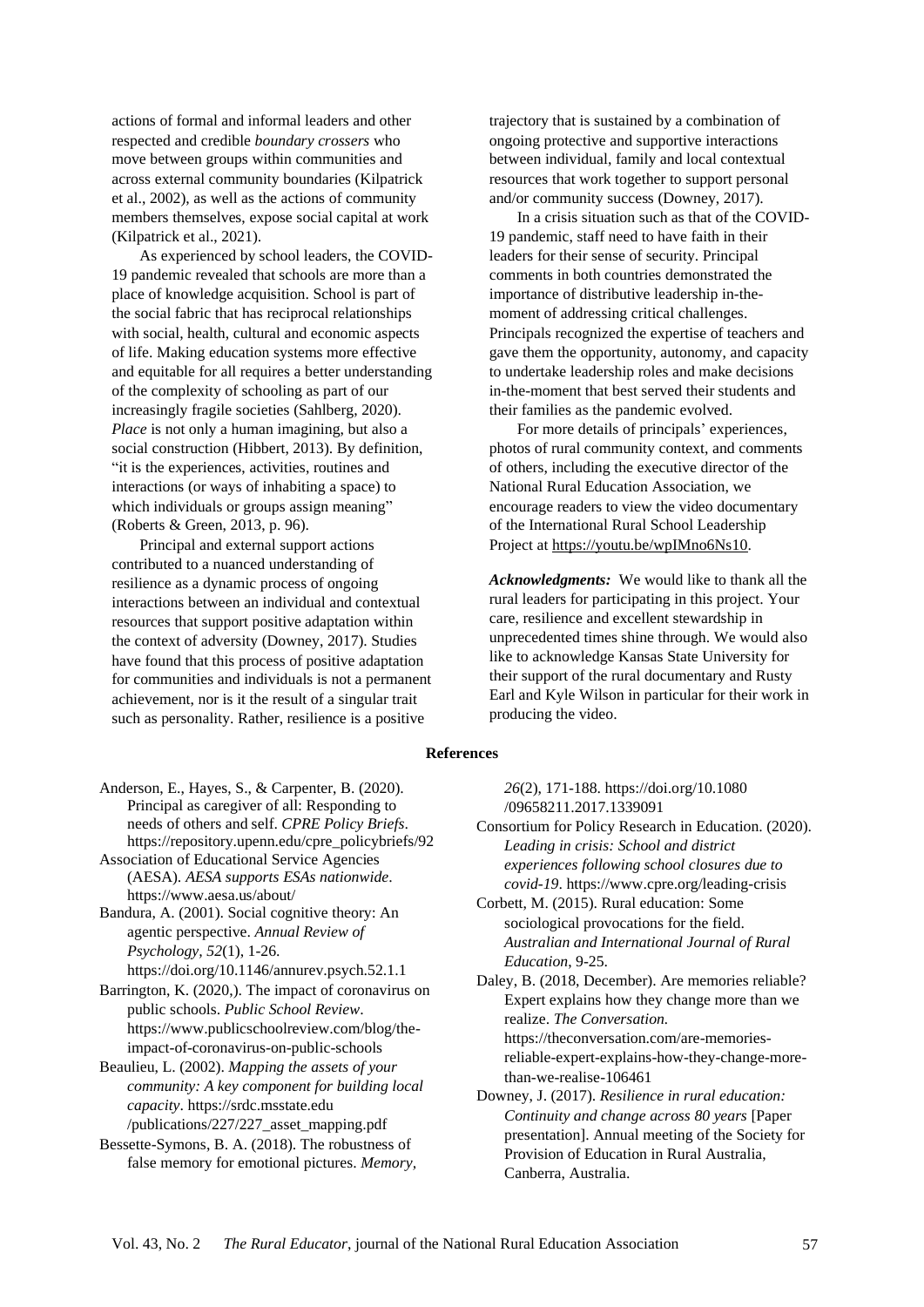Downes, N., Marsh, J., Roberts, P., Reid, J. A., Fuqua, M., & Guenther, J. (2021). Valuing the rural: Using an ethical lens to explore the impact of defining, doing and disseminating rural education research. In P. Roberts & M. Fuqua (Eds.), *Ruraling education research* (pp. 265- 285). Springer, Singapore. <https://doi.org/10.1007/978-981-16-0131-6>

English, F. (2005). *The Sage handbook of educational leadership: Advances in theory, research, and practice*. Sage. <https://doi.org/10.4135/9781412976091>

Gibbs, G.R. (2018). *Analyzing qualitative data.* Sage. <https://doi.org/10.4135/9781526441867>

Gibson, J. J. (1975). Affordances and behavior. In E.S. Reed & R. Jones (Eds.). *Reasons for realism: Selected essays of James J. Gibson*, (pp. 401-411). Erlbaum.

Green, B., & Reid, J. A. (2004). Teacher education for rural and regional sustainability: Changing agendas, challenging futures, chasing chimeras? *Asia-Pacific Journal of Teacher Education*, *32*(3), 255-273. <https://doi.org/10.1080/1359866042000295415>

Green, B., & Reid, J. A. (2021). Rural social space: A conceptual-analytical framework for rural (teacher) education and the rural human services. In P. Roberts & M. Fuqua (Eds.), *Ruraling education research* (pp. 29-46). Springer, Singapore. [https://doi.org/10.1007/978-981-16-](https://doi.org/10.1007/978-981-16-0131-6_3) [0131-6\\_3](https://doi.org/10.1007/978-981-16-0131-6_3)

Gruenewald, D. A., & Smith, G. A. (Eds.). (2014). *Place-based education in the global age: Local diversity*. Routledge.

Halsey, J. (2018). *Independent review into regional, rural and remote education – final report*. Commonwealth of Australia, Department of Education and Training. [https://icpa.com.au/sites](https://icpa.com.au/sites/icpa.com.au/files/inline-files/irrre-final-report.pdf) [/icpa.com.au/files/inline-files/irrre-final](https://icpa.com.au/sites/icpa.com.au/files/inline-files/irrre-final-report.pdf)[report.pdf](https://icpa.com.au/sites/icpa.com.au/files/inline-files/irrre-final-report.pdf)

Hibbert, K. (2013). Reconfiguring the communicational landscape: Implications for rural literacy. In B. Green, & M. Corbett, (Eds.), *Rethinking rural literacies: Transnational perspectives* (pp. 155 – 175). Palgrave Macmillan. [https://doi.org/10.1057/9781137275493\\_9](https://doi.org/10.1057/9781137275493_9)

Howley, A., & Howley, C. (2007). *Thinking about schools: New theories and innovative practice*. Erlbaum.

Johnson, J., Hess, M., Larson, W., & Wise, J. (2010). Capital ideas: Understanding various forms of capital and their implication for the work of educational leaders. *International Journal of Educational Leadership Preparation, 5*(4). <https://cnx.org/content/m35741/latest/>

Johnson, J. & Howley, C.B. (2015). Contemporary federal education policy and rural schools: A critical policy analysis. *Peabody Journal of Education, 90*(2), 224-241. <https://doi.org/10.1080/0161956X.2015.1022112>

Johnson, J., Shope, S., & Roush, J. (2009). Toward a responsive model for educational leadership in rural Appalachia: Merging theory and practice. *NCPEA Education Leadership Review, 10*(2), 1- 20. <https://cnx.org/content/m24352/latest/>

Johnson, J., Thompson, A., & Naugle, K. (2009). Place-conscious capacity-building: A systemic model for the revitalization and renewal of rural schools and communities through universitybased regional stewardship. *Rural Society*, *19*(2), 178-188. <https://doi.org/10.5172/rsj.19.2.178>

Kilpatrick, S. I., Johns, S. M., Mulford, W. R., & Prescott, E. N. (2002). More than an education: Leadership for rural school-community partnerships. Rural Industries Research and Development Corporation. [https://www.agrifutures.com.au/wp](https://www.agrifutures.com.au/wp-content/uploads/publications/02-055.pdf)[content/uploads/publications/02-055.pdf](https://www.agrifutures.com.au/wp-content/uploads/publications/02-055.pdf)

Kilpatrick, S., Woodroffe, J., Barnes, R. K., & Arnott, L. (2021). Harnessing social capital in rural education research to promote aspiration and participation in learning. In P. Roberts & M. Fuqua (Eds.), *Ruraling education research* (pp. 219-231). Springer, Singapore. [https://doi.org/10.1007/978-981-16-0131-6\\_15](https://doi.org/10.1007/978-981-16-0131-6_15)

Kordt, B. (2018). Affordance theory and multiple language learning and teaching. *International Journal of Multilingualism, 15*(2), 135-148. <https://doi.org/10.1080/14790718.2016.1223081>

Leopold, A. (1949). *A Sand County almanac*. New York: Oxford University Press.

Lincoln, Y.S., & Guba, E.G. (1985). *Naturalistic inquiry*. Sage.

Mitchell, R., Wynhoff Olsen, A., Hampton, P., Hicks, J., Long, D., & Olsen, K. (2019). Rural exposures: An examination of three initiatives to introduce and immerse preservice teachers into rural communities and rural schools in the US and Australia. *Rural Educator*, *40*(2), 12-22. <https://doi.org/10.35608/ruraled.v40i2.847>

Morton, J. (January 10, 2020). *In-the-moment research: The benefits of getting real-time quant and qual data*. [https://www.rivaltech](https://www.rivaltech.com/blog/in-the-moment-research) [.com/blog/in-the-moment-research](https://www.rivaltech.com/blog/in-the-moment-research)

Pender, J. (May 13, 2021). *The COVID-19 pandemic and rural America*. United States Department of Agriculture, Economic Research Service. <https://www.ers.usda.gov/covid-19/rural-america>

Price, R. (2014). Rural research and regional innovation: Are past and present research funding policies building future resilience in the